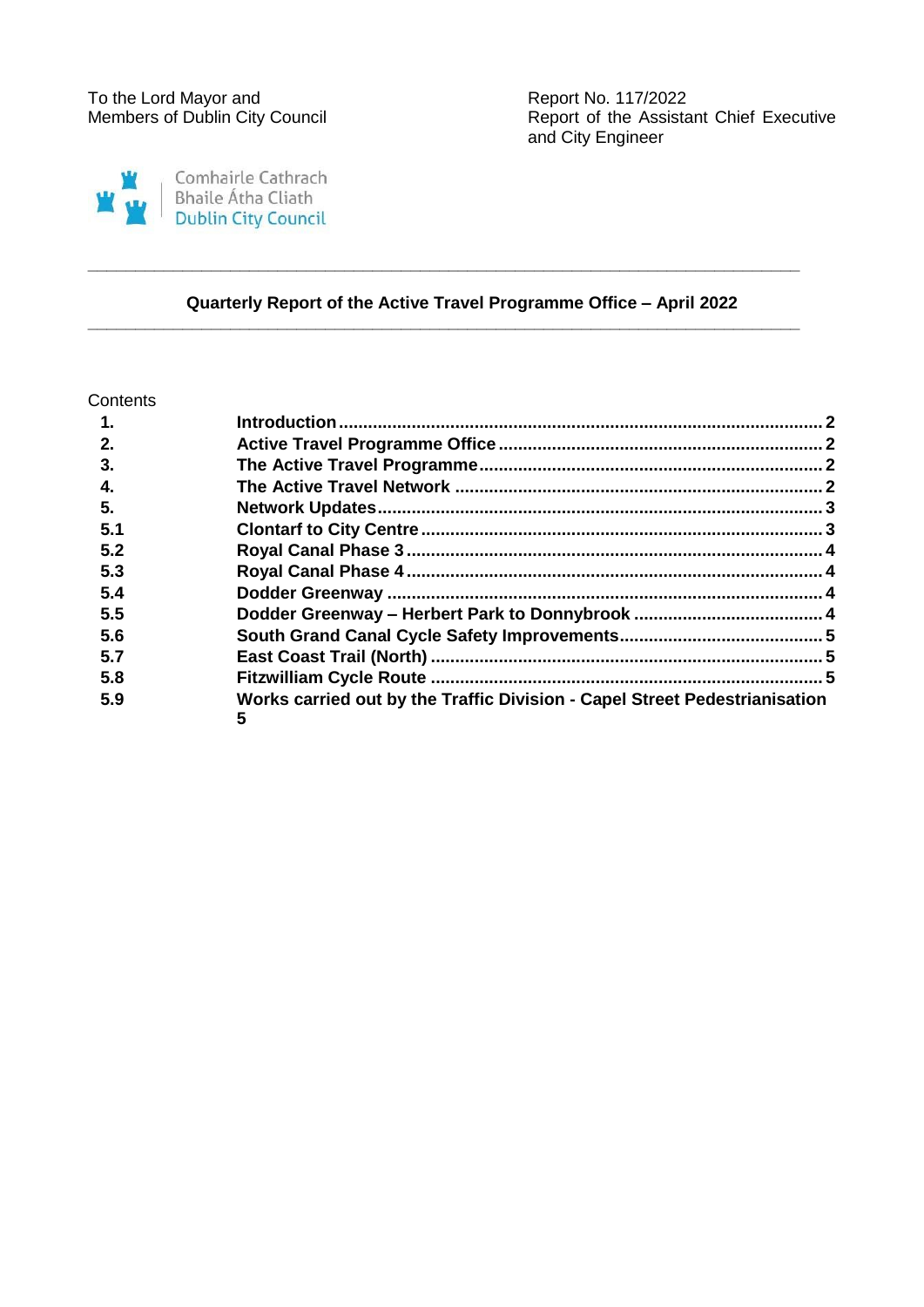### <span id="page-1-0"></span>**1. Introduction**

This is the first Quarterly Report of the Active Travel Programme Office. It introduces the Active Travel Programme Office and details its activities for the period February 2022 to April 2022. It also discusses planned activities for the second quarter of 2022.

Future reports will be aligned with the quarterly annual calendar. Thus, the second quarterly report will cover a shorter period of May to June 2022 and, it will be issued for the July full Council Meeting.

### <span id="page-1-1"></span>**2. Active Travel Programme Office**

The Active Travel Programme Office (AcTPrO) was set up on 14<sup>th</sup> February 2022, initially with 15 staff transferring from Traffic. Andy G. Walsh has been appointed Director for the Active Travel Programme.

Other members of the senior management team are; Christopher K. Manzira, Senior Transportation Officer, Gráinne O'Brien, Senior Engineer and, Victor Coe, Senior Engineer.

The fledgling office now has a compliment of 21 staff. It is anticipated that significant nos. of additional staff will continue to be added presently, especially at executive engineer and assistant engineer levels. Competitions for other professions that will form the multidisciplinary team will also be held within the next three months.

The Active Travel Programme Office has the responsibility for the delivery of the Active Travel Programme, which is funded by the National Transport Authority (NTA), with a particular focus on the Active Travel Network.

The Active Travel Programme Office can be contacted by email on [ActiveTravelOffice@dublincity.ie](mailto:ActiveTravelOffice@dublincity.ie)

#### <span id="page-1-2"></span>**3. The Active Travel Programme**

The Active Travel Programme currently has 89 live projects in the city, which are at various stages of implementation. The delivery of the majority of these projects will be directly managed by AcTPrO. AcTPrO will also rely on other Divisions within the Environment and Transportation Department and throughout DCC to deliver some of the projects.

Over the last two months, AcTPrO has been working on the overall strategy for the programme including network planning and planned project execution, while keeping a number of projects moving, such as the Clontarf to City Centre and also getting a greater number of projects started.

A key element of the execution plan will be to grow an interim network of protected cycling facilities. This will involve the building in excess of 70 km light segregated cycling facilities over the next two years, where possible. This infrastructure will then be developed into enduring infrastructure during the subsequent three years.

#### <span id="page-1-3"></span>**4. The Active Travel Network**

AcTPrO has been working closely with the NTA over the last two months to establish an Active Travel Network that is necessary to facilitate safer cycling throughout the city. This network, within the Greater Dublin Area (GDA) approved network, has now been locked down and will drive the allocation of resources in the short and medium term. The network (circa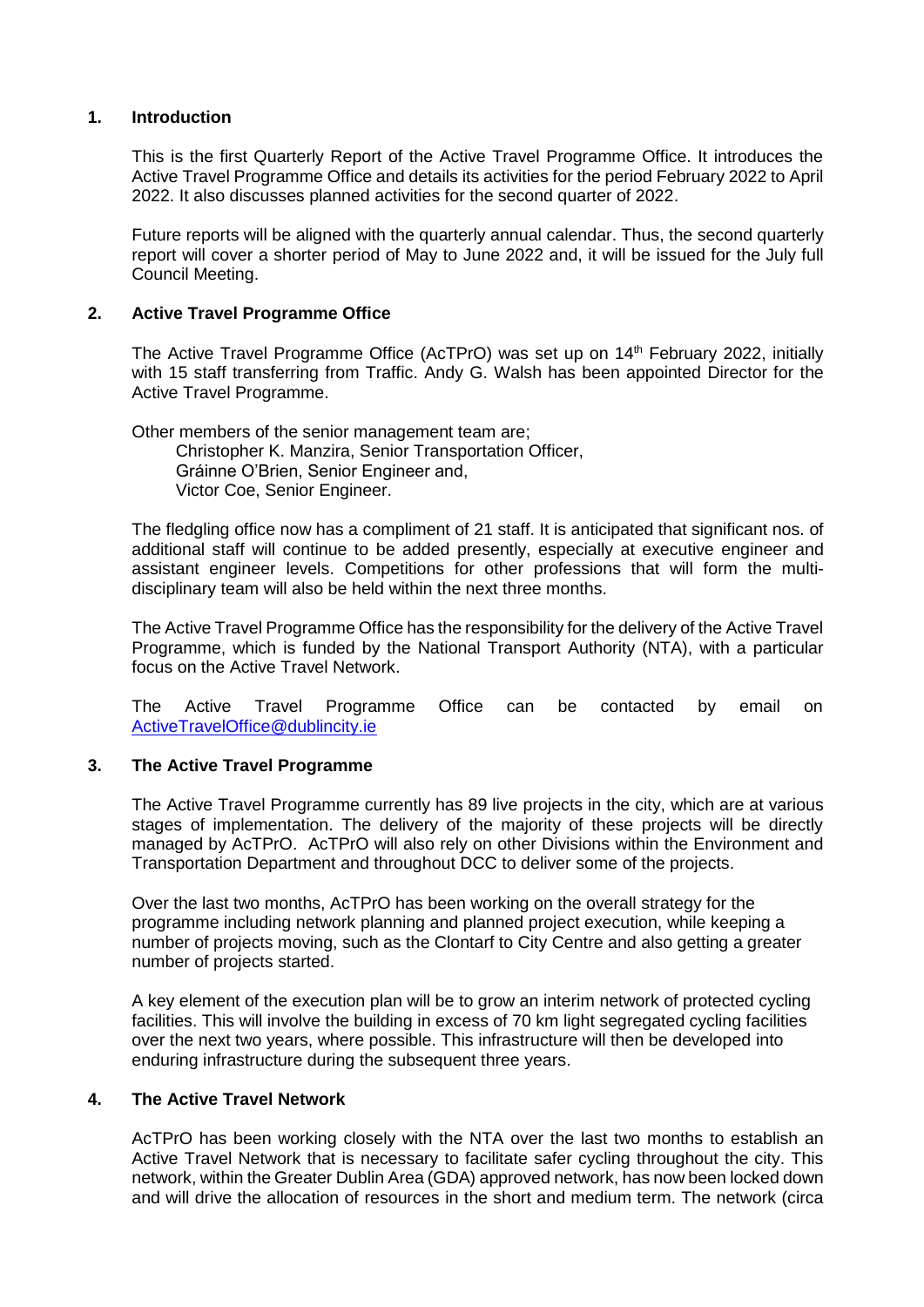200 kilometres), being almost 50% larger and accordingly more ambitious than the initial project list put forward in early 2021.

Over the next three months, AcTPrO will be developing an implementation programme for this network. As part of this process, AcTPrO is scheduling the following engagements with Elected Representatives;

| <b>Meeting</b>                            | <b>Schedule</b> |
|-------------------------------------------|-----------------|
| Council Groups (Parties and Independents) | May 2022        |
| <b>Area Committees</b>                    | June/July 2022  |
| <b>Transportation SPC</b>                 | September 2022  |
| <b>Environment SPC</b>                    | September 2022  |

During these information meetings, a particular focus will be placed on projects that will be in construction or going to construction over two time periods,

| Term   | <b>Time Horizon</b> | <b>Time Period</b> |
|--------|---------------------|--------------------|
| Short  | 3 Years             | 2022 - 2024        |
| Medium | 5 Years             | 2025 - 2027        |

A formal launch is scheduled for September.

### <span id="page-2-0"></span>**5. Network Updates**

58 major projects have already been identified as part of the Active Travel Network. Eight of these are already at construction or scheduled to be in construction in 2022.

#### <span id="page-2-1"></span>**5.1 Clontarf to City Centre**

The Clontarf to City Centre Project will deliver 8km of walking facilities, 6km of cycling facilities, and 5.4km of bus lanes, from Alfie Byrne Road/Clontarf Road Junction to Amiens Street/Talbot Street Junction and a section of the Tolka Valley Greeway from Annesley Bridge to Alfie Byrne Road/East Wall Road Junction. Construction commenced in Q1 2022 and will continue until Q1 2024.

The AcTPrO held a joint information meeting on the project on 25th March for members of the Central and North Central Area Committees.

The Lord Mayor Alison Gilliland turned the sod for the project on 28th March 2022. Main construction works commenced on the same day. Extensive advance messaging of roadworks was put in place.

The project is scheduled for completion in Quarter One, 2024. The contractor has divided the main route into seven sections as shown on the figure below. Works are now in progress in sections two, six and seven. Work on the three sections are already underway and will continue for the remainder of 2022. Works along the Tolka, are scheduled to commence in the later part of Quarter four 2022. The remaining sections, section one, three, four and five are scheduled to commence in 2023.

A second leaflet drop detailing the phasing of the works was carried out in April 2022, comprising 45,000 leaflets of which 29,000 went to business and 16,000 went to homes. This doubled the distribution of the first leaflet. It encompassed the entire East Wall Area and the Clontarf Area, and the area bound by Drumcondra Road/Swords Road, Collins Avenue and Vernon Avenue.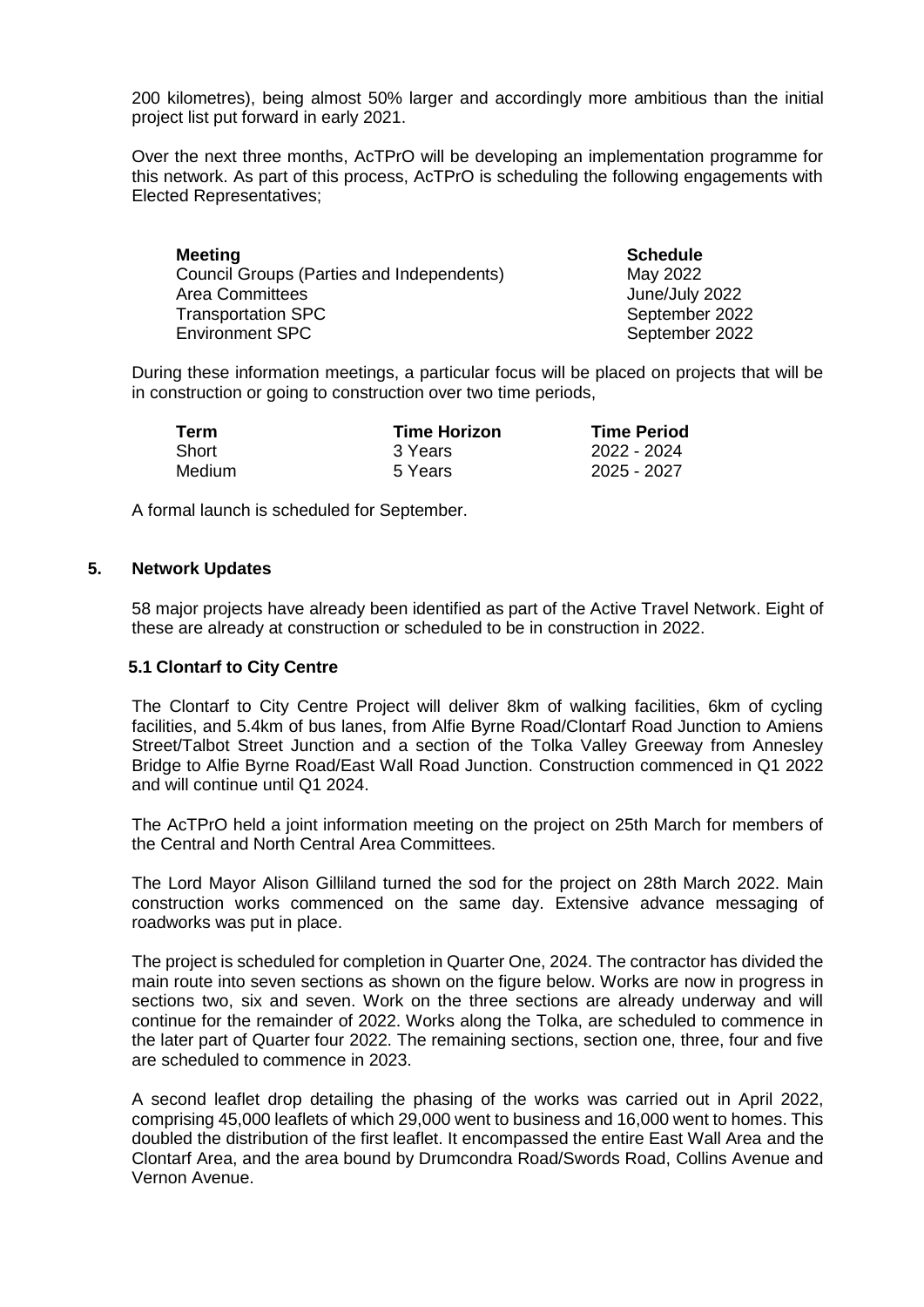Further information on the project is accessible on the Dublin City Council webpages. The address is [www.dublincity.ie/c2cc](http://www.dublincity.ie/c2cc)

### <span id="page-3-0"></span>**5.2 Royal Canal Phase 3**

Royal Canal Phase 3 will provide 2.1 km of cycling facilities and 2.1 km of walking facilities along the Royal Canal, from Newcomen Bridge (North Strand Road) to Cross Guns Bridge (Phibsborough Road). Construction will commence in Q4 2022 and continue to Q 3 2024.

During this quarter, the preliminary business case for the project was completed and the construction tender was published on 12th April 2022.

It is anticipated that the preferred tenderer will be selected during the second quarter of 2022. Construction will then start in early in the fourth quarter of 2022. The project is scheduled for completion within a two year time frame.

AcTPrO will schedule an information meeting with members of the Central Area Committee during the third quarter of 2022, in advance of the start of the main construction works. In addition, a communication plan on the project will be put in place and implemented.

### <span id="page-3-1"></span>**5.3 Royal Canal Phase 4**

The project will deliver 4.3km of cycling facilities, and 4.3km of walking facilities along the Royal Canal, from Cross Guns Bridge (Phibsborough Road) to the city boundary at Ashtown. A section of the scheme requiring amendments will be put out on public display in May to June 2022, under Part 8.

During this quarter, the revisions to the documents for amending Part 8 were completed. The revisions involved further clarity on matters relating to the visual impact of the proposed revisions as well as additional information on ecology, in particular the presence of otters. The additional information does not alter the scheme previously put on public display.

It is planned to have the scheme back on public display during May 2022. The scheme will then be brought to either the September Full Council Meeting for decision.

Construction is scheduled to start in the fourth quarter of 2022 and will continue for a year and a half, with completion in the second quarter of 2024.

#### <span id="page-3-2"></span>**5.4 Dodder Greenway**

The scheme will deliver 7.5km of walking and cycling facilities, including three bridges, along the Dodder River, from the River Liffey to Orwell Park. A further 9.5km is being delivered by South Dublin County Council.

During this quarter, the NTA's Cycling Design Office completed the identification of the emerging preferred option. This was completed in March 2022. It is planned to brief DCC and DLRCC nominated Elected Representatives in May 2022. The Dodder Steering Committee meetings will resume in May 2022.

### <span id="page-3-3"></span>**5.5 Dodder Greenway – Herbert Park to Donnybrook**

The scheme will deliver half a kilometer of walking and cycling facilities, including flood protection measures, along the Dodder River, for the Donnybrook end of Herbert Park, connecting to Donnybrook Road. Construction will start in the second quarter of 2022 with completion scheduled for quarter two of 2023.